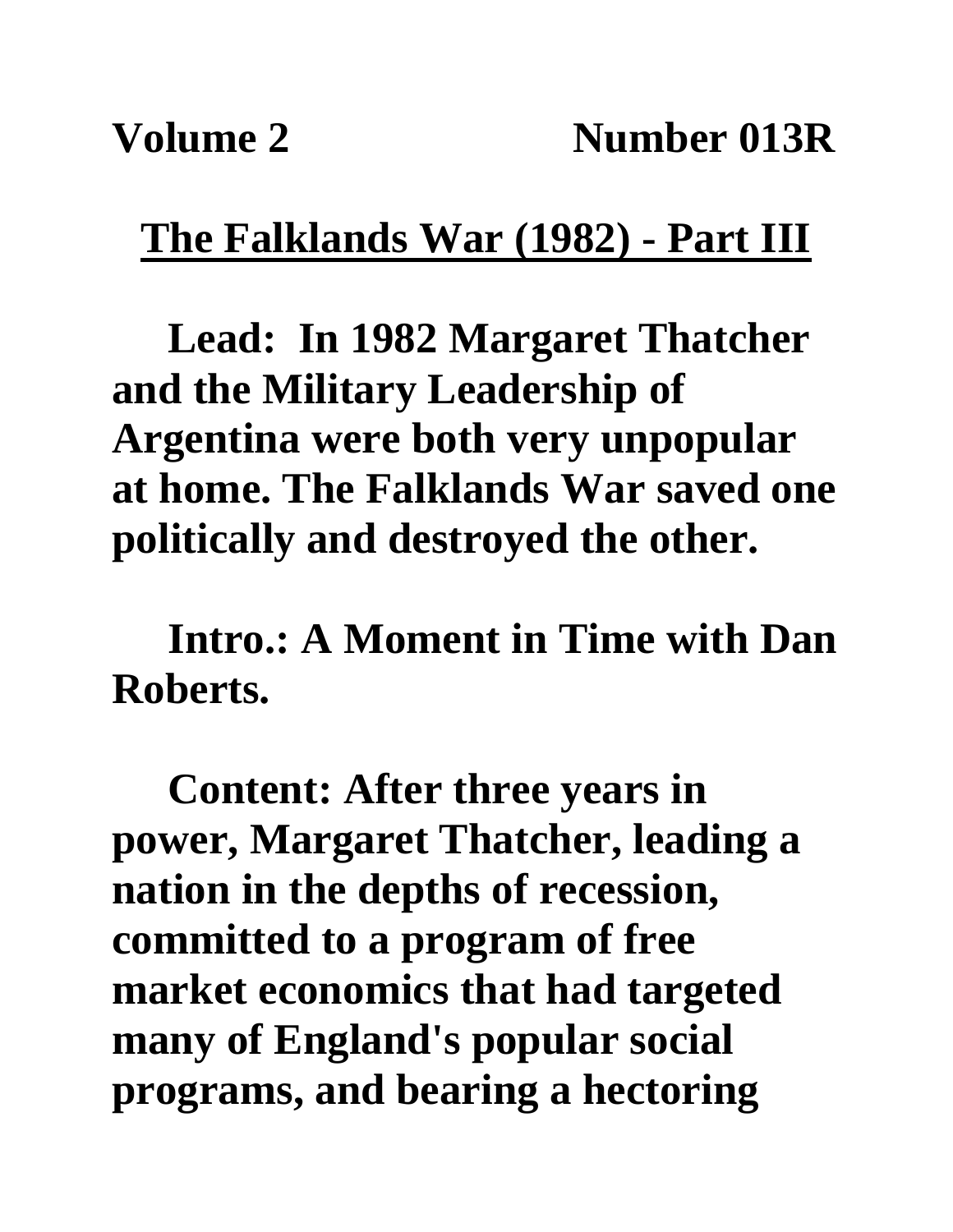**leadership style that bordered on the school-marmish was not a popular lady. As the first female Prime Minister of Great Britain she had to overcome doubts about her leadership in times of crisis and her toughness in the defense of England's dwindling place of importance in the world.**

**General Leopoldo Galtieri and his fellow officers presided over the seventh military government in Argentina since 1930. This particular regime was in its sixth year of rule and the economy of Argentina was in shambles. Paying the service on international debts alone took up a large part of the budget, industrial output was down, real wages were falling, unemployment was up and**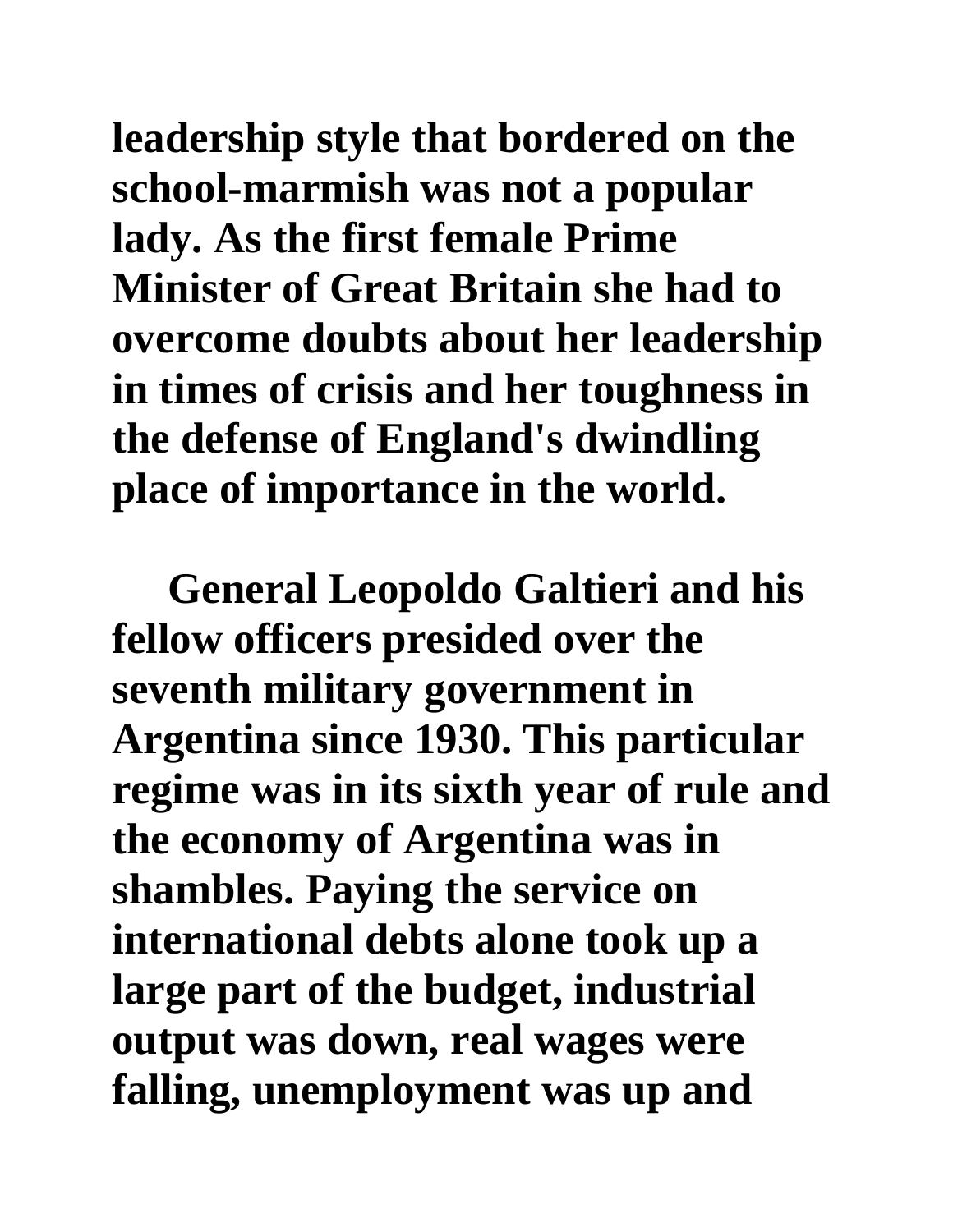**inflation was over 100% a year. Any social and political stability Argentina enjoyed was purchased at the price of brutal repression and torture by the military.** 

**When the talks over the Falklands, known in Argentina as the Malvinas, broke down in early 1982, the Generals decided to take them by force. They reasoned that Britain did not have the strength to re-take the islands and that the rest of the world, including the United States, would remain neutral. They failed to reckon with an Iron Lady in political trouble. With the breakdown of talks, Thatcher moved towards a minor reenforcement of the Islands as a symbolic gesture but Argentina saw**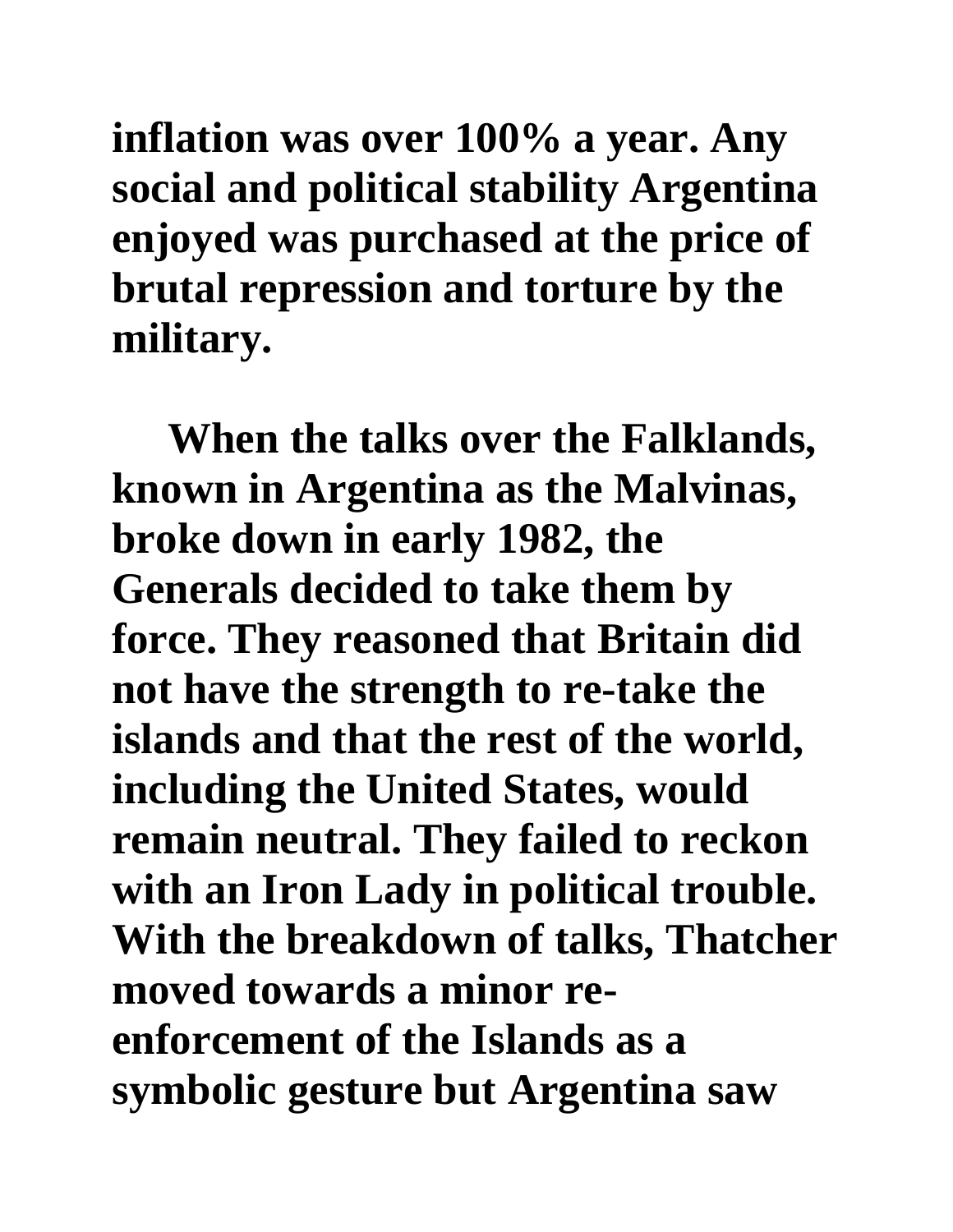# **this as a major threat and invaded. Next time: Confrontation in the South Atlantic.**

# **At the University of Richmond, this is Dan Roberts.**

#### **Resources**

- **Freedman, Lawrence.** *Signals of War: The Falklands Conflict of 1982***. Princeton, NJ: Princeton University Press, 1991.**
- **Hastings, Max.** *Battle for the Falklands***. New York. NY: Norton Publishing Company, 1983.**
- **Holmes, Martin.** *The First Thatcher Government, 1979-1983: Contemporary Conservatism and Economic Change***. Boulder, CO: Westview Press, 1965.**
- **Middlebrook, Martin.** *Operation Corporate: The Falklands War, 1982***. London, UK: Viking Press, 1985.**
- **Perl, Raphael.** *The Falklands Islands Dispute in International Law and Politics: A Documentary Sourcebook***. London, UK: Oceana Publications, 1983.**